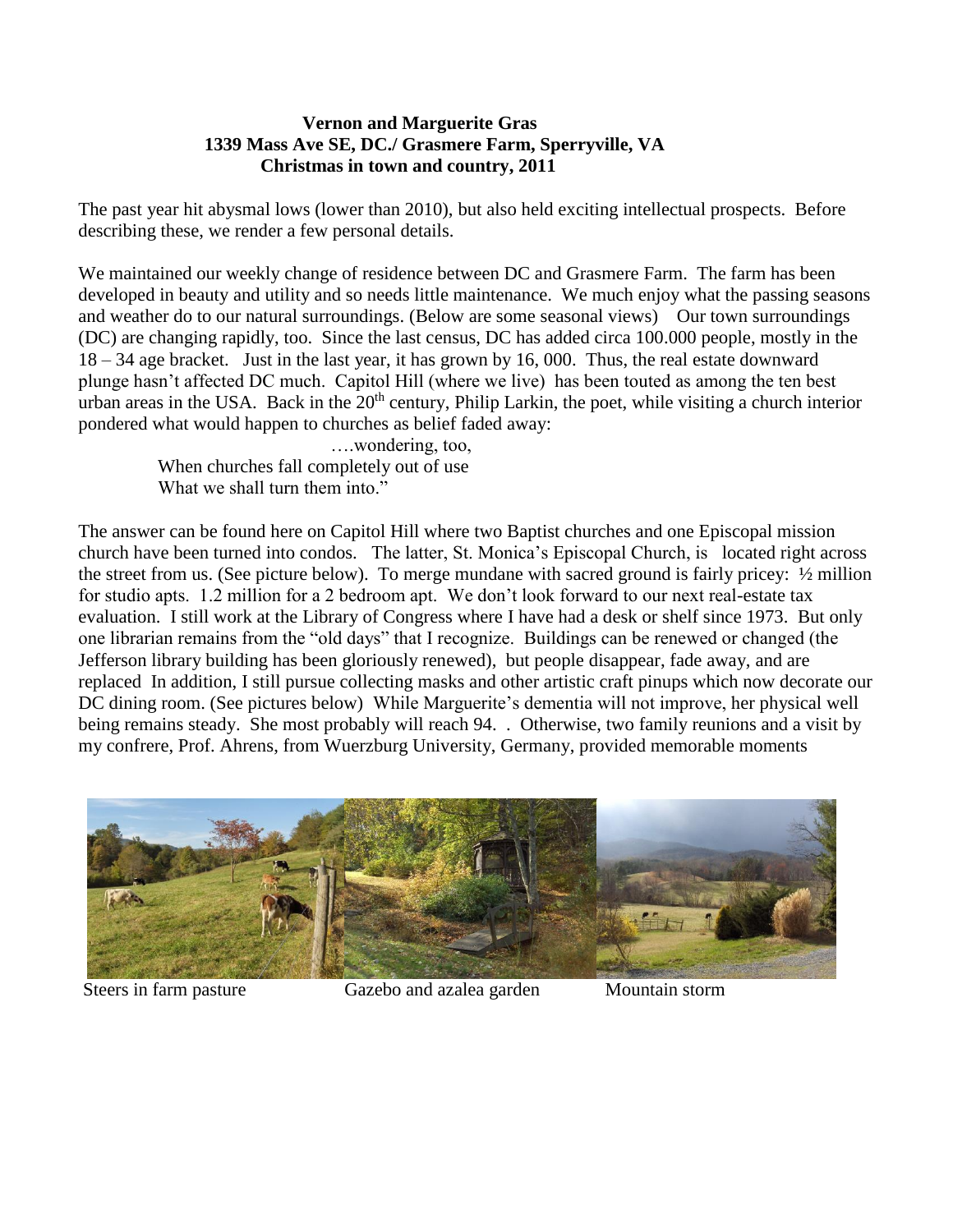



Entrance road to farm in Fall Farm Cottage in Fall





Springtime azaleas Amur maples next to tool shed in Fall





Masks on wall in DC St. Monica's Condos.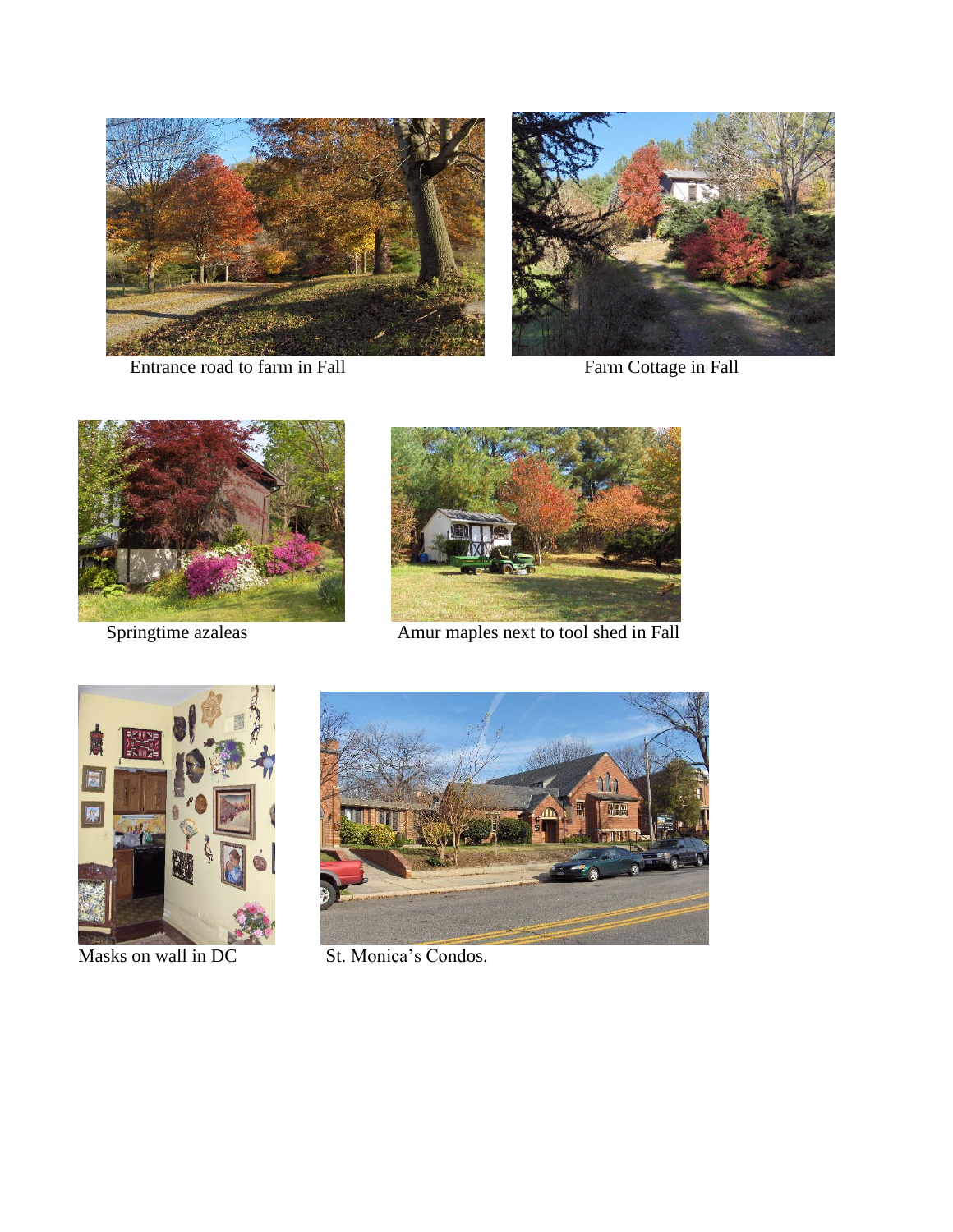



Visiting a museum M. in DC dining room





Beautiful DC Walks Bruce, son; Prof.Ahrens; Prof Ludlow

 Now to the low and high lights of 2011. Politically, nothing has changed from my 2010 analysis. Indeed, the political situation has become far worse. Corruption has become endemic, spreading from Congress to the Supreme Court. In a recent poll, 87% of Americans believe this Congress is the worst on record. Scholars of the Constitution also cite this Supreme Court as one of the worst upholders of the Constitution in history (See criticism in Wikipedia re Citizens United v. FEC) Here are some examples in 2011 of our spreading malaise: Eighteen Democratic senators didn't vote for their President's job bill for the same reason that Senator Baucis (D) didn't allow the public option in the medical coverage bill even though 70% of Americans wanted the public option. Corporations through campaign contributions own these senators. We are a democracy right? Government of, by, and for the people? Doesn't matter. Campaign money in huge amounts come from corporations. Our public servants have become the paid minions of corporate lobbyists. Instead of social good, Congress promotes corporate good. But, according to trickle down economics*, this is good for America* Give corporations tax breaks, subsidies, no interest loans and they will create jobs and society will flourish. Well, if the last decade (2000 – 2010) illustrates the triumph of the Reagan revolution, it is the first decade that produced no jobs*. Nada*. Nothing. Zero job creation.(See "Aughts were a lost decade for US economy, workers", Neil Irvin, *Wash Post*, Jan 2, 2010 ). The Reagan libertarian deregulations seem to have freed capitalism to destroy itself. A huge depression for the country (99%) and an indescribable increase in wealth for the investors and bankers of Wall Street (1%). Which is why the protesters occupy Wall Street and not the federal government. The latter has become a puppet show whose strings are pulled by Wall Street, which *owns* the show. The OWS is a genuine populist movement; the Tea Party is bogus. Of the ninety Tea Party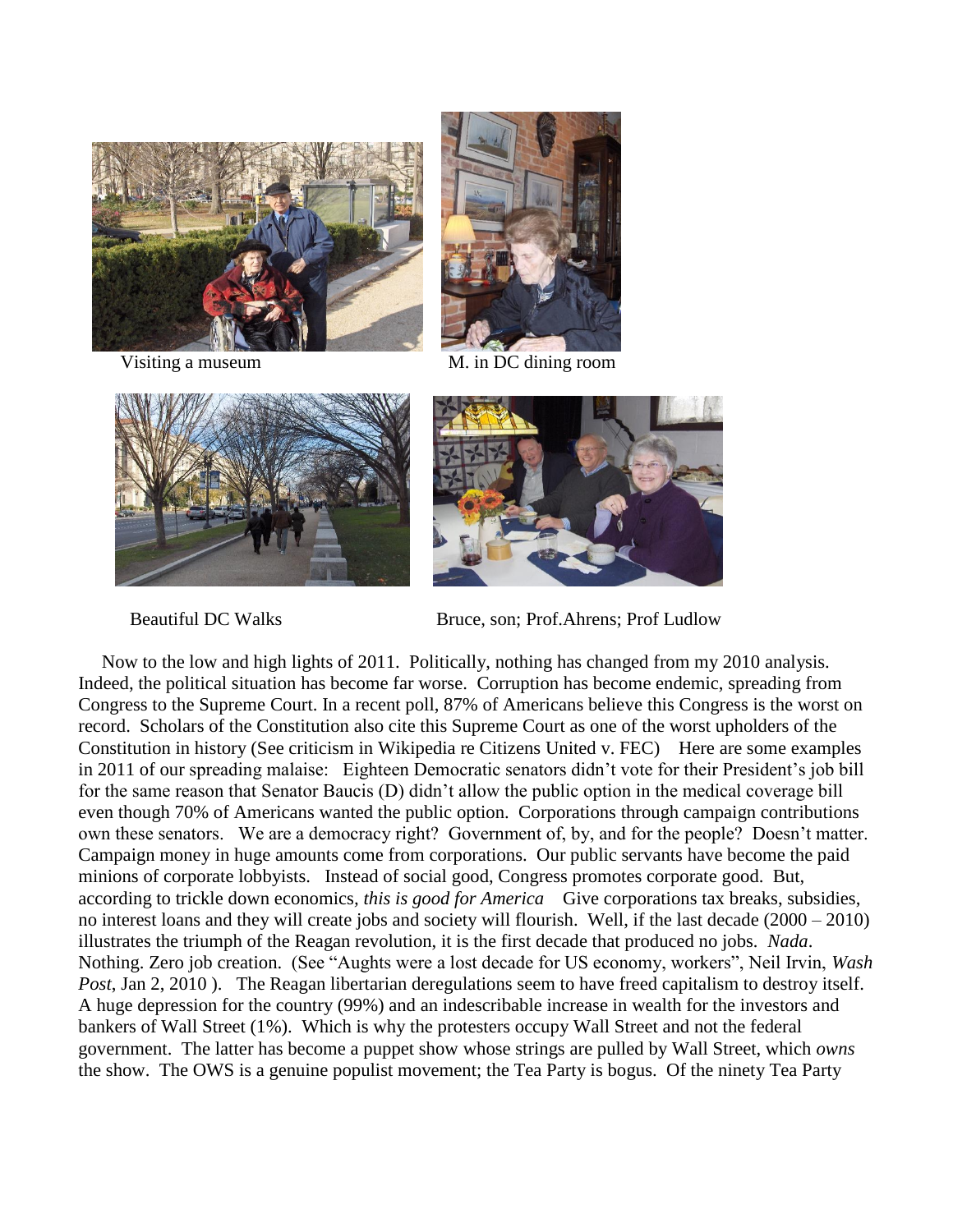members elected in 2010, 47 appointed a corporate lobbyist to be their AA. So much for "the people taking back our government".

And the five Supreme Court justices who make up the corporate mafia in those serial 5-4 decisions have done their best to deepen the corruption in their Citizens United v FEC decision which twisted the Constitution in order to turn corporations magically into people. Now, corporations may corrupt public officials even more by dumping unlimited and undisclosed cash into our elections via Super Pacs. Scalia, the intellectual leader of this group resembles a Renaissance pope. Both know that there is nobody higher than they, except God. But both arrogate themselves to be God's instrument to fornicate mightily and instigate wars (various popes) or to subordinate and shrivel democratic authority under libertarian dogma (the Roberts Court: Scalia) In the 2012 election, we will witness a tsunami of corporate cash drowning out any truthful approach to medicare, social security, or environmental concerns.

How corporate greed operates, corrupts, and poisons the general culture is articulated brilliantly and clearly by Matt Taibi in "Wall Street Isn't Winning – It's Cheating" *(Rolling Stone*, Oct. 26, 2011) and in the DVD, *Casino Jack or the United States of Money.* Taibbi probably is the best investigative reporter re Wall Street shenanigans with a prose style that acts like a demolition ball on the phony "free enterprise" rhetoric put out by the financial sector*. Casino Jack* focuses on Jack Abramoff and his use and abuse of lobbying power. His arrogance and contempt of the democratic process has become wide spread, especially among the 1% who don't want to pay taxes. Like the 1% French nobles who refused Louis XVI's request to pay taxex in order to defuse the growing rage of the 99% French populace, our 1% should be taxed and restrained by getting rid of campaign financing. Doubt that this will happen. Actually, I would prefer beheading, particularly those bankers whose greed drove the world economy into the ditch. Their political puppets , of course, bailed them out with huge tax money from the 99%. To show their gratitude for this bailout, the greedy bankers gave themselves 10 million dollar bonuses. They do need beheading. What an arrogant, scurvy bunch.

Leaving this yawning abyss, let's talk about living in an exciting age of intellectual transition as salient and important as the transition between medieval and renaissance. We are leaving the Galilean, Cartesian, and Newtonian enlightenment, pictured best in Newton's deterministic, static world machine. .We are entering the open-ended evolutionary world of Darwin. Emergence with its unending change expressed from the microscopic level to the cosmological has become the new explanatory paradigm whereby we will reconfigure a new self-world relationship. The transformation from cause and effect atomistic reductionism to a play-back communicative model is occurring in all fields from microbiology and neuroscience to ecology and cosmology. Dialogism seems to be useful on every level. Dynamic evolving process has replaced static universal laws.

If you read the explanatory placard under the trunk of the majestic elephant in the main room of the newly organized National Museum of Natural History, it informs you that the whole museum has been reorganized on evolutionary principles. Follow the evolutionary trail, it proclaims. The human origin exhibit is breathtaking because of the recent fossil finds (Up to Sept, 2011). Hominids go back 6 million years and so far there are six groups on the family tree. Only we survive. As more fossils are found our evolutionary past becomes ever clearer. Because 49% of Americans still believe in creationism, they need to visit the NMNH. A spiritualized naturalism hopefully will replace so called "world" religions based on supernatural revelations engendered by speculation and fear of the unknown. Efforts to replace worn out stories with more truthful grand narratives have recently appeared. Our knowledge of the